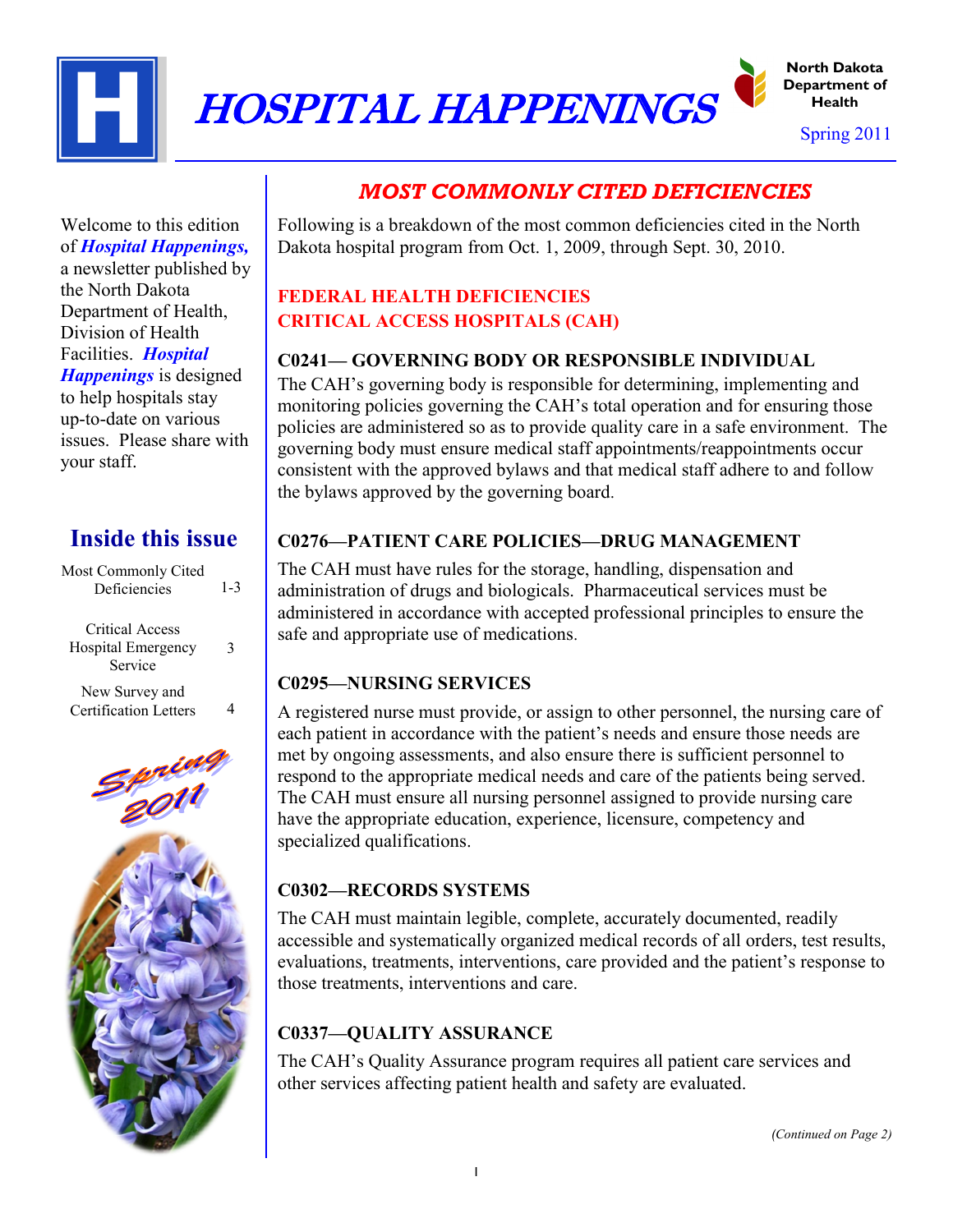

**C0278—PATIENT CARE POLICIES— INFECTION CONTROL PROGRAM**

The CAH must have an active surveillance program that includes specific measures for preventing, identifying, reporting, investigating and controlling infections and communicable diseases of patients and personnel within the CAH.

#### **C0298—NURSING SERVICES**

A nursing care plan must be developed and kept current for each inpatient.

#### **C0304—RECORDS SYSTEMS**

The CAH must maintain a record that includes identification and social data, informed consent forms, pertinent medical history, assessment of health status and health-care needs, and a brief summary of the episode, disposition and instructions for each patient receiving health care services.

#### **C0307—RECORDS SYSTEMS**

For each patient receiving health care services, the CAH maintains a record that includes dated signatures of the M.D., D.O., or other health care professional.

#### **C0340—QUALITY ASSURANCE**

The CAH must evaluate the quality and appropriateness of the diagnosis and treatment of patients furnished by physicians.

#### **FEDERAL HEALTH DEFICIENCIES PROSPECTIVE PAYMENT SYSTEM HOSPITALS (PPS)**

#### **A0118—PATIENT RIGHTS: GRIEVANCES**

The hospital must establish a process for prompt resolution of patient grievances and must inform each patient whom to contact to file a grievance.

# **A0164—PATIENT RIGHTS: RESTRAINT OR**

## **SECLUSION**

Restraint or seclusion only may be used when less restrictive interventions have been determined to be ineffective to protect the patient, a staff member, or others from harm.

#### **A0700—PHYSICAL ENVIRONMENT**

The hospital must be constructed, arranged and maintained to ensure the safety of patients and to provide facilities for diagnosis and treatment and for special hospital services appropriate to the needs of the community.

#### **FEDERAL LIFE SAFETY CODE**

#### **K0029—HAZARDOUS AREAS**

One-hour fire-rated construction (with 3/4-hour firerated doors) or an automatic sprinkler system must be provided for hazardous areas. Where an automatic sprinkler system is provided, the areas must be separated from the other spaces by smoke-resisting partitions and doors. Hazardous-area doors must be provided with self-closing devices. Doors to hazardous areas without sprinklers must be fire rated and provided with appropriate gaskets. Penetrations through hazardous area walls must be sealed with material to maintain the fire and smoke-resistance rating.

#### **K0032—EXITS**

Not less than two exits, remote from each other, must be provided for each floor or fire section of the building. Only one of these two exits may be a horizontal exit.

#### **K0130—MISCELLANEOUS**

Deficiencies include testing and maintenance of emergency lighting and transfer switches and proper location of alcohol-based hand-rub solutions.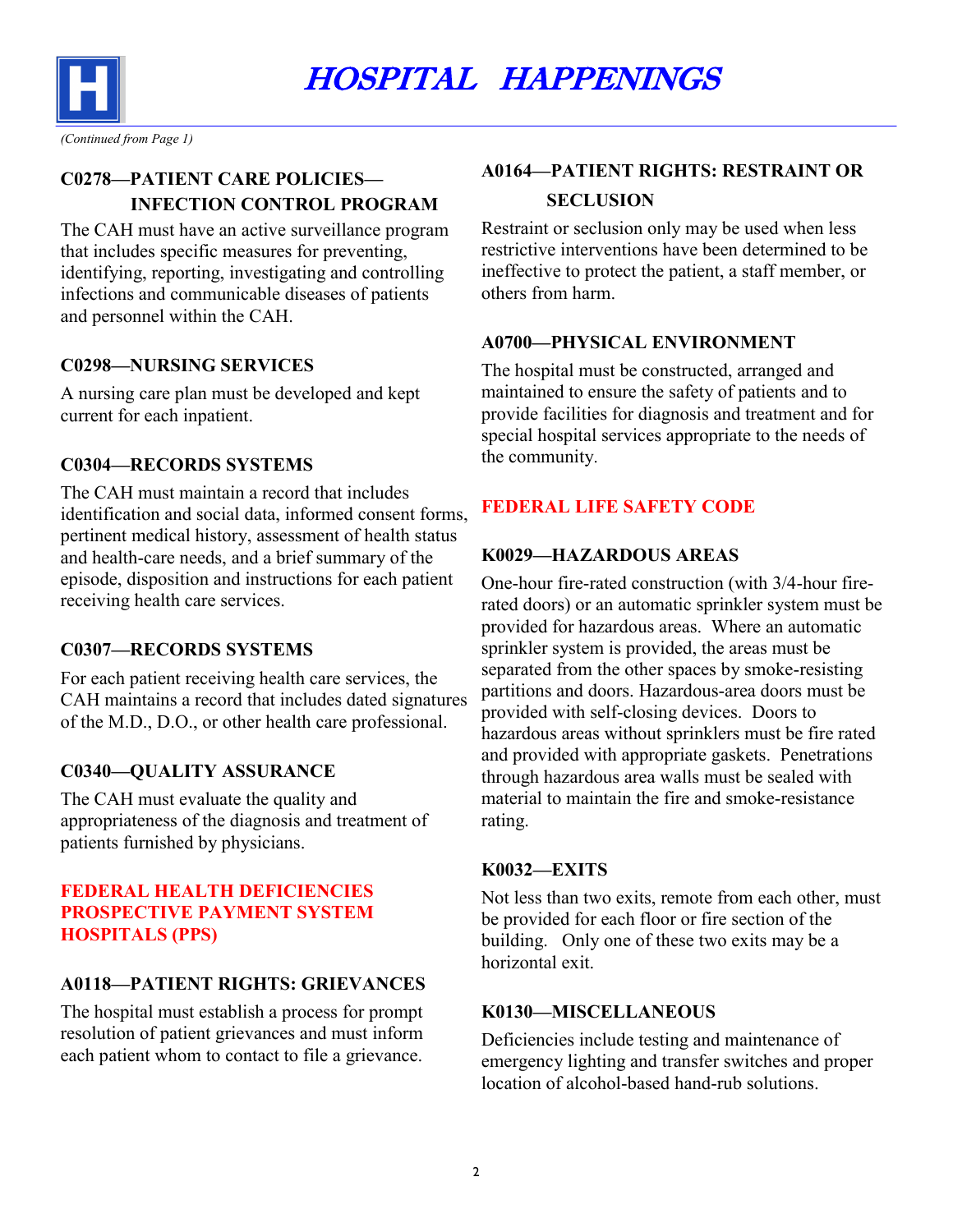

*(Continued from Page 2)*

#### **K0062—SPRINKLER MAINTENANCE**

Required automatic sprinkler systems are continuously Exit and directional signs are displayed with maintained in reliable operating condition and are inspected and tested periodically.

#### **K0147—ELECTRICAL WIRING AND EQUIPMENT**

Electrical wiring and equipment must be in accordance with National Fire Protection Association (NFPA) 70, National Electrical Code.

#### **K0064—FIRE EXTINGUISHERS**

Portable fire extinguishers are provided in all health care occupancies in accordance with NFPA 10.

#### **K0045—EXIT LIGHTING**

Illumination of means of egress, including exit discharge, is arranged so that failure of any single lighting fixture (bulb) will not leave the area in darkness. Exit discharge lighting must be supplied by multiple lighting fixtures, one fixture with multiple independent bulbs, or high intensity discharge (HID) lighting with quick strike.

#### **K0047—EXIT SIGNS**

continuous illumination also served by the emergency lighting system.

#### **K0051—FIRE ALARM SYSTEM**

Fire alarm systems are manually tested monthly. Electronic or written records of tests are available. Fire alarm systems are maintained periodically and records of maintenance kept readily available. The system is tested annually.

#### **K0025—SMOKE BARRIER CONSTRUCTION**

Smoke barriers provide 1/2-hour fire rating (one hour in new construction). A minimum of two separate compartments are provided on each floor.

Take a look at your facility to see if it is deficient in these areas. If so, take corrective action to fix the problem areas.



## *CRITICAL ACCESS HOSPITAL EMERGENCY SERVICE*

The Critical Access Hospital (CAH) regulation at 42 CFR 485.618(b) requires "Equipment, supplies, and medication used in treating emergency cases are kept at the CAH and are readily available for treating emergency cases. . ."

Recently, it has been determined some CAHs have been scheduling their emergency room for outpatient procedures. This results in the failure of the CAH to ensure the emergency room and all life-saving

equipment, supplies and medications are available for all patients. This practice has the potential to affect the CAH's ability to treat all emergency cases and is especially concerning for cardiac and trauma patients arriving to the emergency room.

This practice will result in a deficiency at 42 CFR 485.618(b) which is C-0205. Review your current practice to ensure equipment, supplies and medication used in treating emergency cases are readily available.